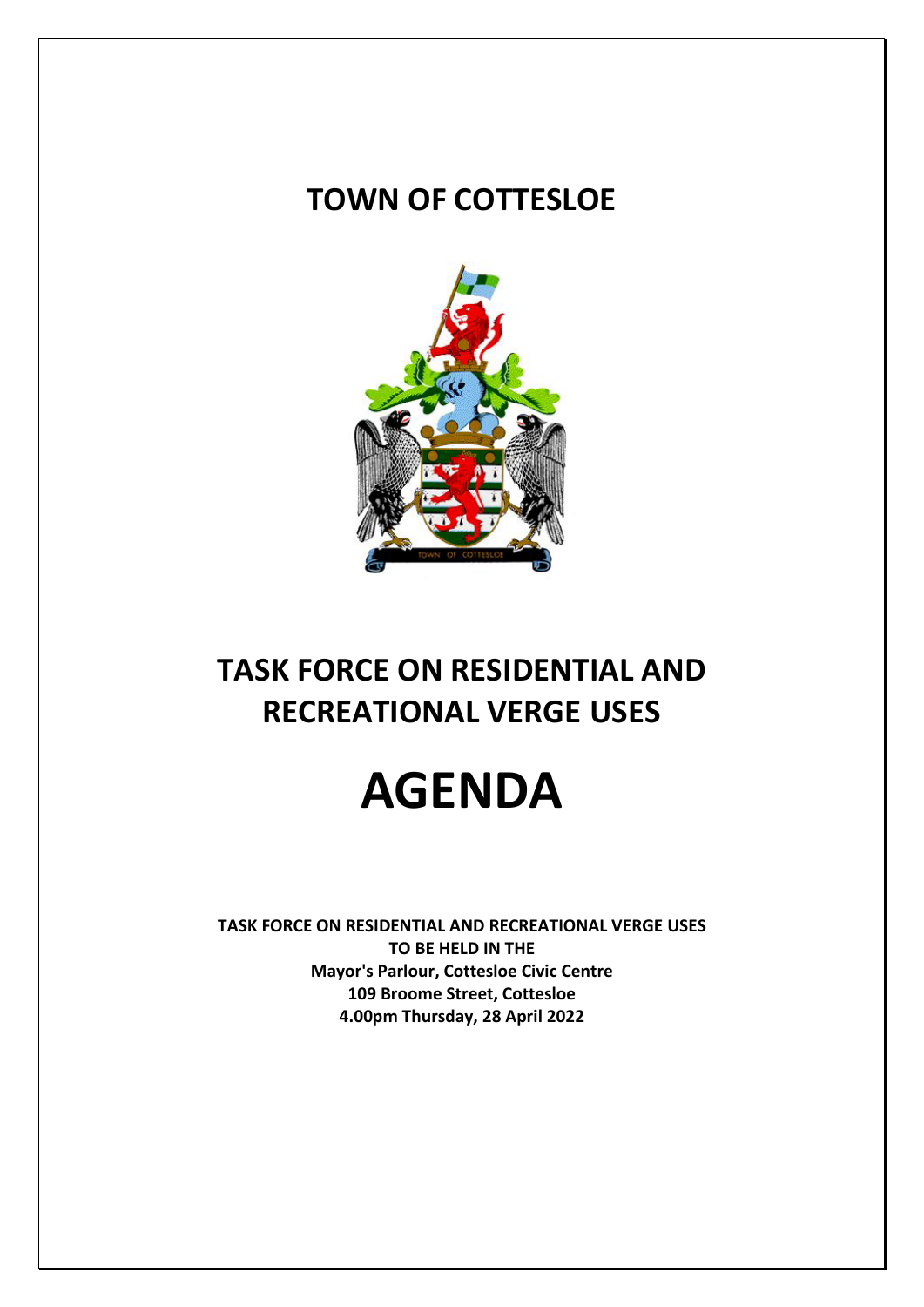### **Town of Cottesloe**

## **TASK FORCE ON RESIDENTIAL AND RECREATIONAL VERGE USES**

Notice is hereby given that the next Task Force on Residential and Recreational Verge Uses will be held in the Mayor's Parlour, Cottesloe Civic Centre

109 Broome Street, Cottesloe on **28 April 2022** commencing at **4.00pm**.

The business to be transacted is shown on the Agenda hereunder.

Yours faithfully,

 $\mu$ 

Matthew Scott **Chief Executive Officer**

24 April 2022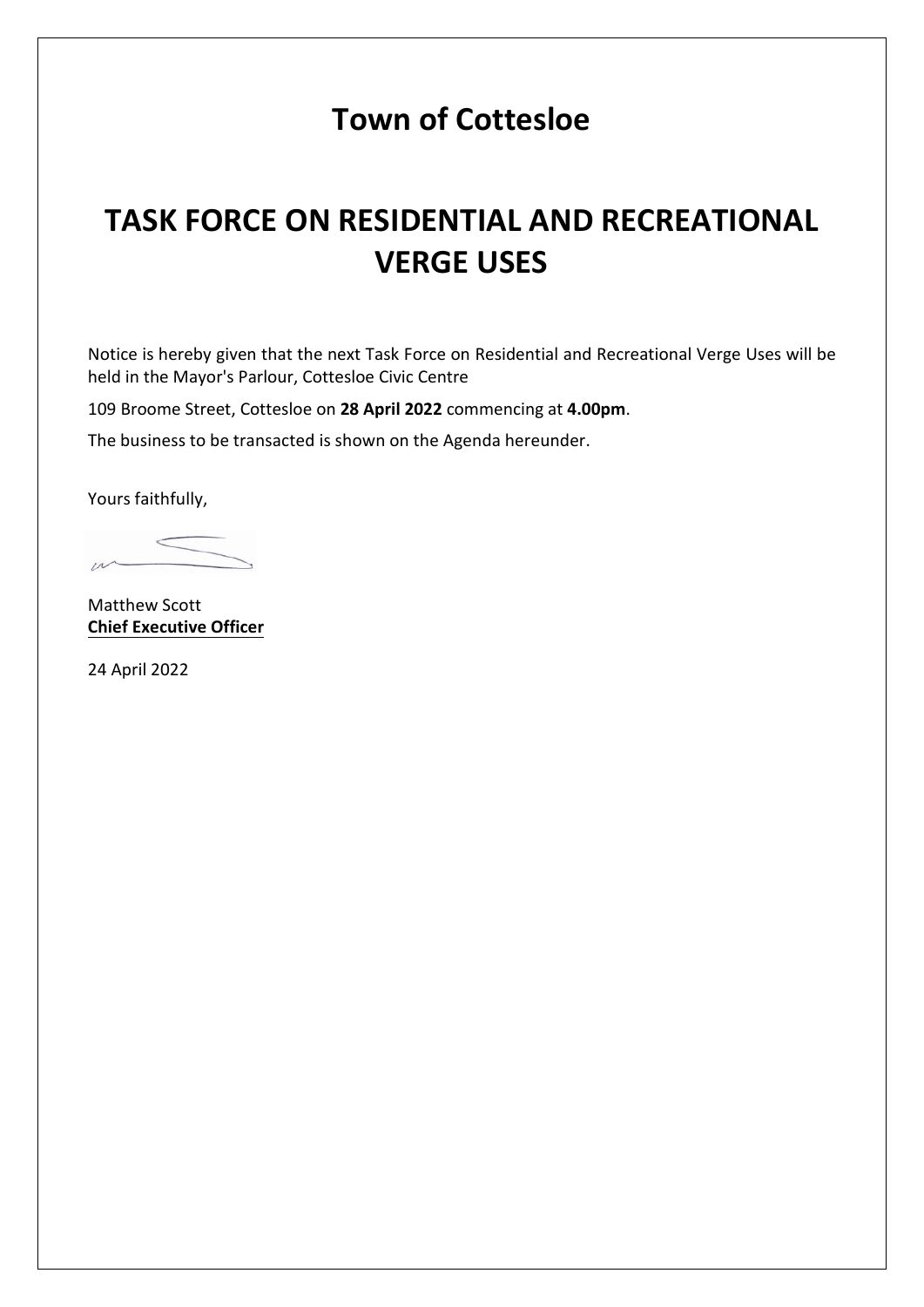### **DISCLAIMER**

**No responsibility whatsoever is implied or accepted by the Town for any act, omission, statement or intimation occurring during committee or council meetings.**

**The Town of Cottesloe disclaims any liability for any loss whatsoever and howsoever caused arising out of reliance by any person or legal entity on any such act, omission, statement or intimation occurring during committee or council meetings.**

**Any person or legal entity who acts or fails to act in reliance upon any statement, act or omission made in a council meeting does so at that person's or legal entity's own risk.**

**In particular and without derogating in any way from the broad disclaimer above, in any discussion regarding any planning application or application for a licence, any statement or intimation of approval made by any member or officer of the Town of Cottesloe during the course of any meeting is not intended to be and is not taken as notice of approval from the Town.**

**The Town of Cottesloe wishes to advise that any plans or documents contained within the agenda or minutes may be subject to copyright law provisions (***Copyright Act 1968***, as amended) and that the express permission of the copyright owner(s) should be sought prior to their reproduction.**

**Members of the public should note that no action should be taken on any application or item discussed at a committee or council meeting prior to written advice on the resolution of council being received.**

**Agenda and minutes are available on the Town's website www.cottesloe.wa.gov.au**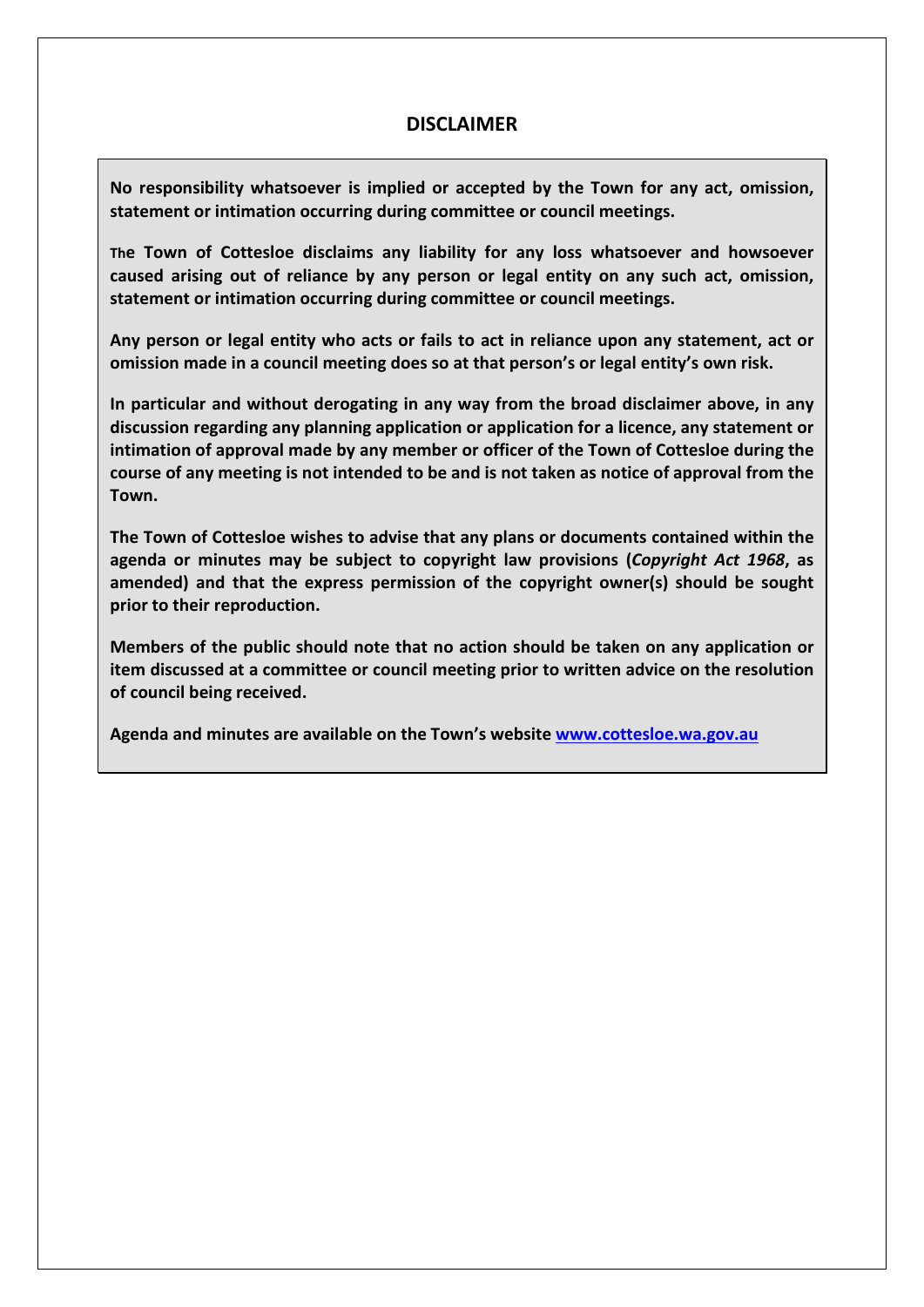#### **PURPOSE**

The purpose of this Committee is to assist the Town of Cottesloe Council in developing either a new or revision of an existing policy to provide an approval and management solution relating to the installation of recreational play equipment and other infrastructure by adjacent landowners and residents on land that the Town has care, control and maintenance for (Council controlled verges).

#### **TERMS OF REFERENCE**

- a. The types of recreational equipment that can be permitted to be installed on Council controlled verges, with or without approval, inclusive of, but not limited to, size, scale, access, and impact on neighbourhood amenity;
- b. The minimum requirements and standards for approving recreational equipment installed on Council controlled verges;
- c. The initial assessment framework and annual review process of approved recreational equipment installed on Council controlled verges; and
- d. Creating and/or amending current Town of Cottesloe Local Laws, policies and guidelines in relation to recreational equipment on Council controlled verges;
- e. The level of risk and liability acceptable with regards to recreational equipment installed on Council controlled verges;
- f. Community Consultation initiatives to seek community feedback with regards to the above.

To achieve the above the Committee will have due regards to:

- a. Current Town of Cottesloe Local Laws, policies and guidelines in relation to recreational equipment installed on Council controlled verges;
- b. Risk assessments of currently installed recreational equipment installed on Council controlled verges;
- c. Current insurance options available to mitigate risk and/or liability of the Town of Cottesloe;
- d. Current strategies, local laws, policies and guidelines implemented by other Metropolitan Local Governments in relation to recreational equipment on Local Government controlled verges;
- e. Legal and related professional advice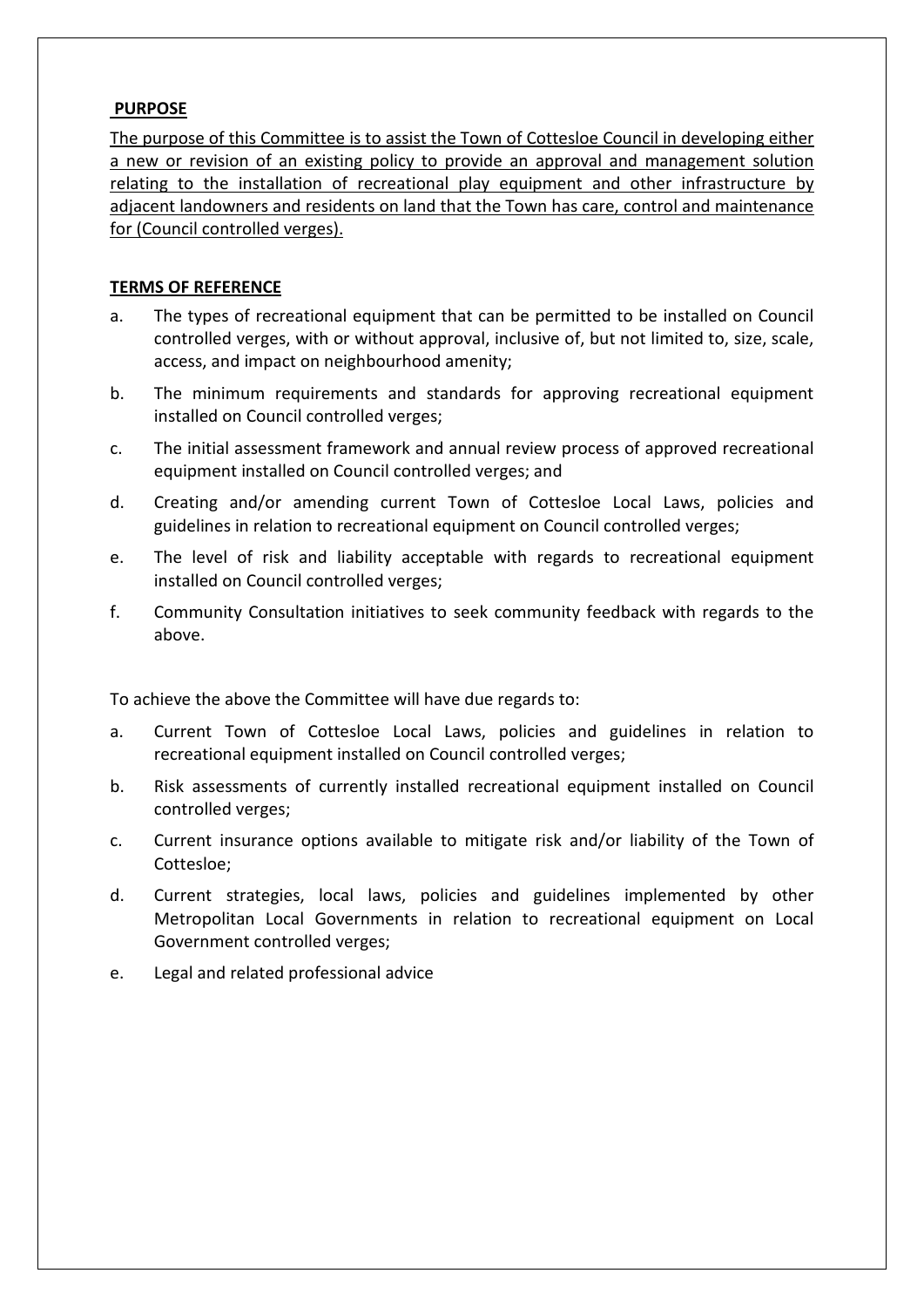### **TABLE OF CONTENTS**

| <b>ITFM</b>             | <b>SUBJECT</b>                                             | <b>PAGE NO</b> |
|-------------------------|------------------------------------------------------------|----------------|
| 1                       | DECLARATION OF MEETING OPENING/ANNOUNCEMENT OF VISITORS  3 |                |
| $\mathbf{2}$            |                                                            |                |
| $\overline{\mathbf{3}}$ | ANNOUNCEMENTS BY PRESIDING MEMBER WITHOUT DISCUSSION  3    |                |
| 4                       |                                                            |                |
| 5                       |                                                            |                |
| 6                       |                                                            |                |
| 7                       |                                                            |                |
| 8                       |                                                            |                |
|                         | 8.1                                                        |                |
|                         |                                                            |                |
| 9                       |                                                            |                |
| 10                      |                                                            |                |
|                         |                                                            |                |
| 11                      |                                                            |                |
| 12                      |                                                            |                |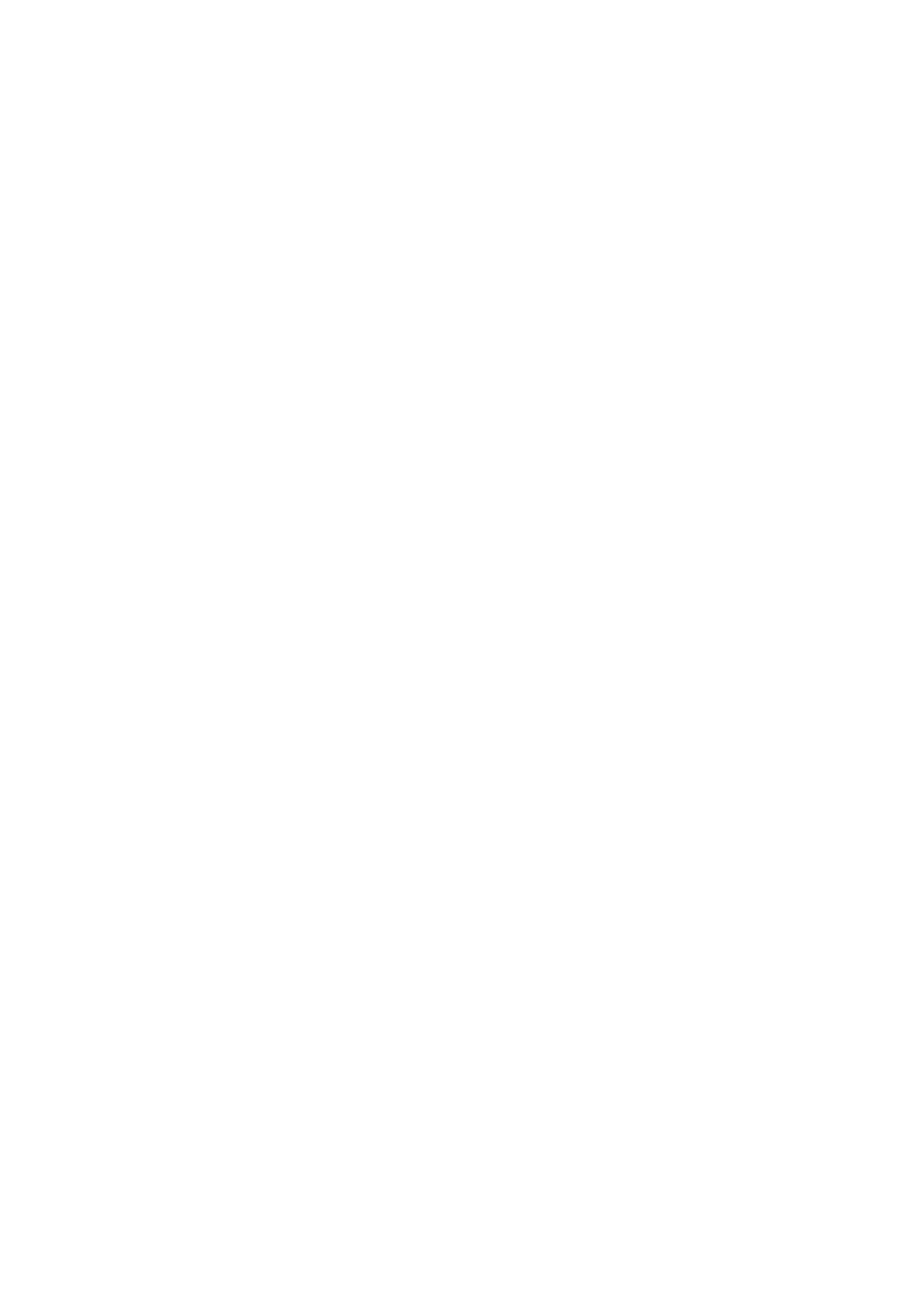#### <span id="page-6-0"></span>**1 DECLARATION OF MEETING OPENING/ANNOUNCEMENT OF VISITORS**

#### <span id="page-6-1"></span>**1.1 ACKNOWLEDGEMENT OF COUNTRY**

I would like to begin by acknowledging the Whadjuk Nyoongar people, Traditional Custodians of the land on which we meet today, and pay my respects to their Elders past and present. I extend that respect to Aboriginal and Torres Strait Islander peoples here today.

#### **2 DISCLAIMER**

Refer to the Disclaimer on the inside of the cover page

#### <span id="page-6-2"></span>**3 ANNOUNCEMENTS BY PRESIDING MEMBER WITHOUT DISCUSSION**

The meeting will be recorded, solely for the purpose of confirming the correctness of the Minutes.

#### <span id="page-6-3"></span>**4 ATTENDANCE**

#### **Members**

| Cr Craig Masarei            | Elected Member                            |  |  |
|-----------------------------|-------------------------------------------|--|--|
| Cr Chilla Bulbeck           | Elected Member                            |  |  |
| Cr Kirsty Barrett           | Elected Member                            |  |  |
| Mr John Mengler             | <b>Community Representative</b>           |  |  |
| Tracy Blaszkow – Kidsafe WA | Kidsafe WA Representative                 |  |  |
| Ms Kelly McManus            | <b>WALGA Representative</b>               |  |  |
| <b>Officers</b>             |                                           |  |  |
| <b>Mr Matthew Scott</b>     | <b>Chief Executive Officer</b>            |  |  |
| Ms Freya Ayliffe            | Director Regional and Compliance Services |  |  |
| Mr Shaun Kan                | <b>Director Engineering Services</b>      |  |  |
| Ms Rachel Cranny            | <b>Executive Services Officer</b>         |  |  |
| <b>Visitors</b>             |                                           |  |  |

Mr Damien Gaughan LGIS Mr Robert Mackenzie LGIS

#### **Apologies**

At the close of the agenda no apologies had been received.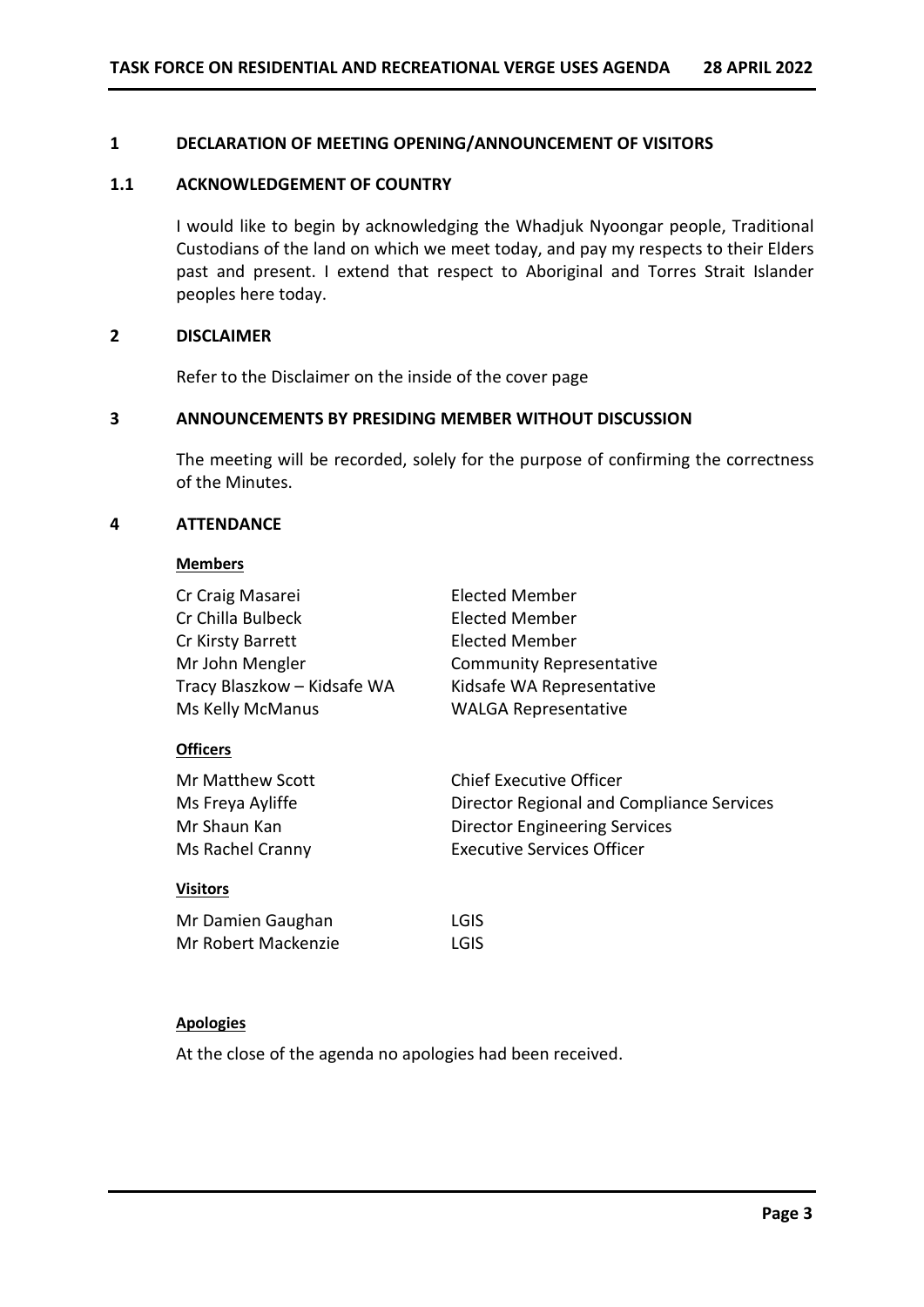#### <span id="page-7-0"></span>**5 DECLARATION OF INTERESTS**

#### <span id="page-7-1"></span>**6 CONFIRMATION OF MINUTES**

That the Minutes of the Task Force on Residential and Recreational Verge Uses held on Monday 13 September 2021 be confirmed as a true and accurate record.

#### <span id="page-7-2"></span>**7 PRESENTATIONS**

At the April 2021 Ordinary Council Meeting, Council considered amending the Town's Residential Verge Policy to ensure all residential play equipment on verges complied with relevant Australian Standards. This included a \$280 annual inspection charge to the owner in conjunction with the fee stipulated in the Local Government (Uniform Provisions) Regulations 1996, being \$1.00/m2 /month.

Council amended the officer's recommendation by asking for this committee to be established. Its terms of reference was approved in May 2021 and formation completed in July 2021. Further details can be found within the minutes of respective Ordinary Council Meetings.

At the committee's first meeting of 13 September 2021, it resolved as follows:

#### *003/2021*

#### *COUNCILLOR MOTION AND COMMITTEE RECOMMENDATION*

*Moved Cr Masarei Seconded Cr Young* 

*THAT the Task Force on Residential and Recreational Verge Uses DEFERS the Officer's Report until the next meeting pending further clarification as follows:*

*1. ADMINISTRATION to request a meeting with WALGA and LGIS to discuss insurance options.*